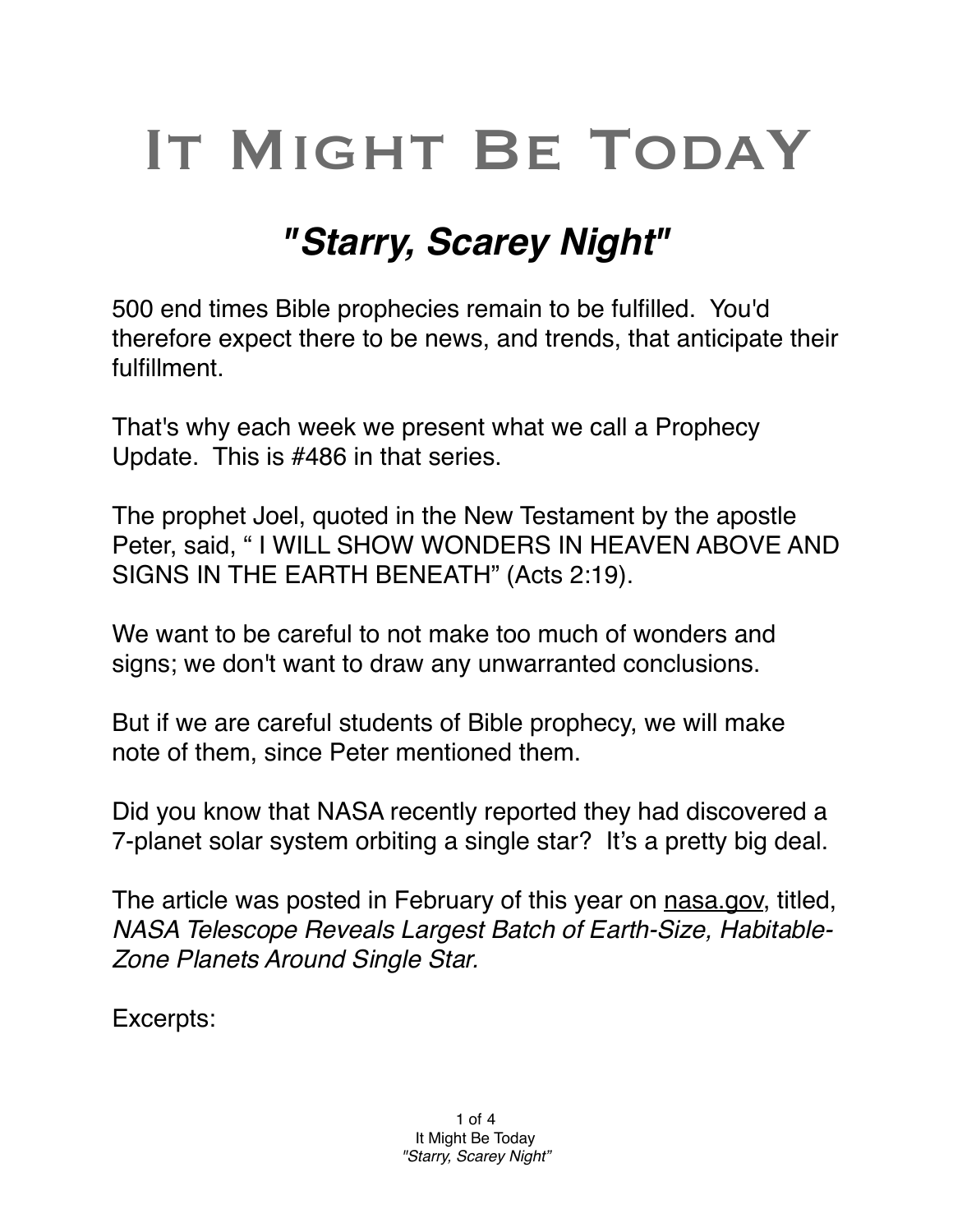[NASA](https://exoplanets.nasa.gov/trappist1)'[s Spitzer Space Telescope has revealed the first known](https://exoplanets.nasa.gov/trappist1)  [system of seven Earth-size planets around a single star.](https://exoplanets.nasa.gov/trappist1)

At about 40 light-years (235 trillion miles) from Earth, the system of planets is relatively close to us, in the constellation Aquarius.

[They were discovered] around a tiny, nearby, ultra-cool dwarf star called TRAPPIST-1.

[https://www.nasa.gov/press-release/nasa-telescope-reveals-largest-batch-of-earth-size-habitable-zone](https://www.nasa.gov/press-release/nasa-telescope-reveals-largest-batch-of-earth-size-habitable-zone-planets-around)[planets-around](https://www.nasa.gov/press-release/nasa-telescope-reveals-largest-batch-of-earth-size-habitable-zone-planets-around)

What does this have to do with Bible prophecy? Maybe nothing at all… But I did come across something very interesting from extra-biblical, ancient Jewish Messianic sources.

breakingIsrae[lnews.com](http://news.com) immediately posted a story titled, *NASA Discovery of 7-Planet System Conforms Exactly to Zohar's Description of Pre-Messiah "Nibiru."*

## Excerpts:

Last week NASA announced the discovery of a relatively close star system, but according to one opinion, the discovery comes 2000 years after it was first described in detail by a classic Jewish text as a necessary [sign] preceding the Messiah.

**Jewish sources have been discussing the appearance of a seven-planet star system preceding the Messiah for thousands of years.**

2000 years ago, the *Zohar*, the foundational work of Jewish mysticism, predicted the appearance of a star with seven 'stars' orbiting it:

> 2 of 4 It Might Be Today *"Starry, Scarey Night"*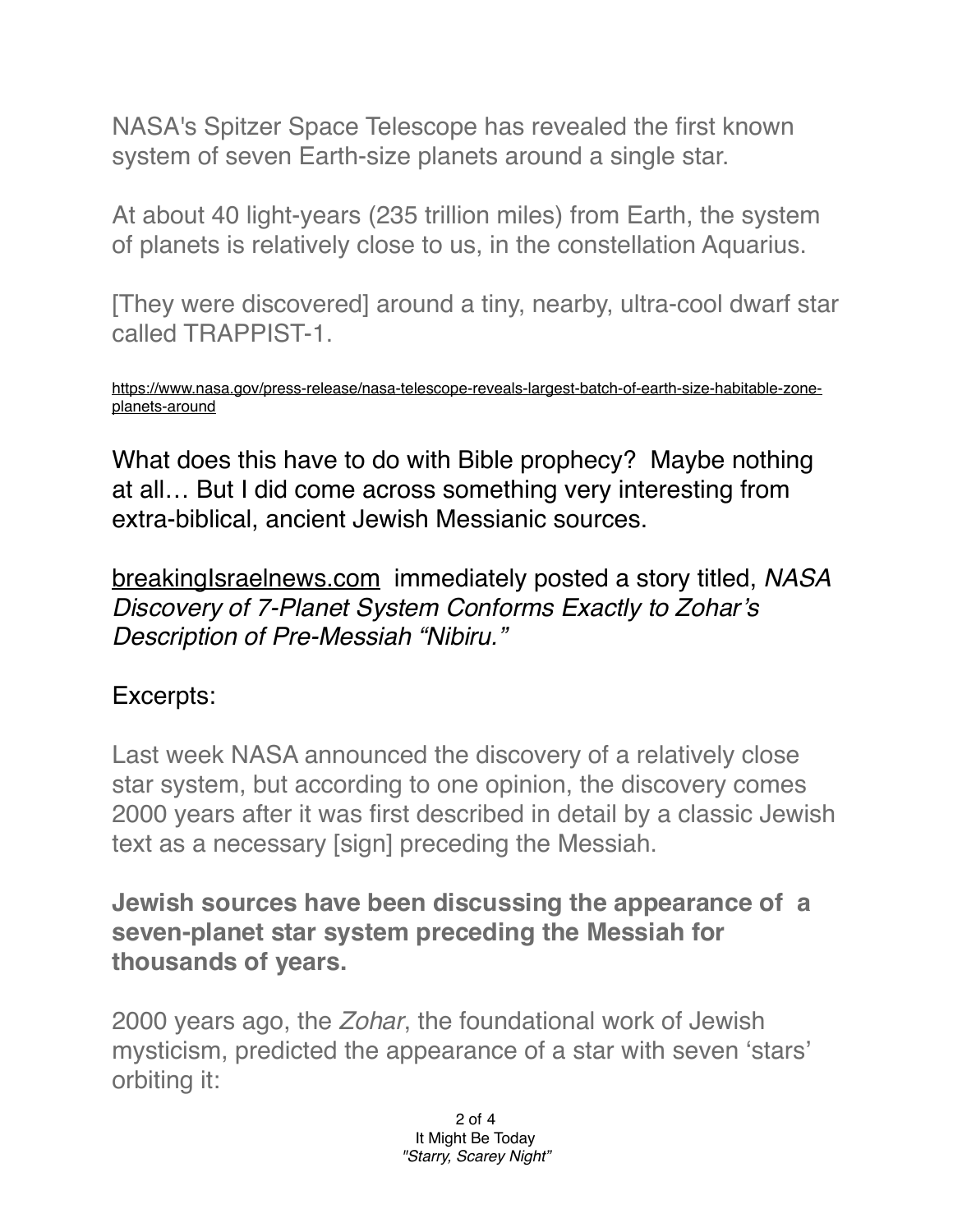*After forty days, when the pillar rises from earth to heaven in the eyes of the whole world and the Messiah has appeared, a star will rise up on the east, blazing in all colors, and seven other stars will surround that star. And they will wage war on it.*

The Israeli filmmaker and lecturer who revealed the connection claims the new astronomical discovery goes by many names but in his video on the subject, he calls it by its most popular: Nibiru.

The belief in a planet-sized object that will catastrophically collide with or closely pass by Earth in the near future has resurfaced in recent years, with the astral body referred to as Nibiru or Planet X.

[The filmmaker] noted that the Bible [also] contains a [prophecy](https://www.breakingisraelnews.com/81808/new-star-appear-night-sky-heralding-balaams-prophecy-messiah/) of a star signaling the arrival of the Jewish Messiah:

Numbers 24:17. I see him, but not now; I behold him, but not nigh; there shall step forth a **star** out of Jacob, and a scepter shall rise out of Israel, and shall smite through the corners of [Moab,](https://theisraelbible.com/glossary/moav/) and break down all the sons of Seth.

www.breakingisraelnews.com/84337/nasa-discovery-7-planet-system-conforms-exactly-zoharsdescription-pre-messiah-nibiru/#2gbk0EOARbbX81e4.99

The filmmaker draws this conclusion: "The fact that the star exists is incontrovertible. It exists. But we knew this all along. It is part of our tradition."

Stories like these about wonders in the heavens are exactly what you'd expect from reading the remaining prophecies in the Bible.